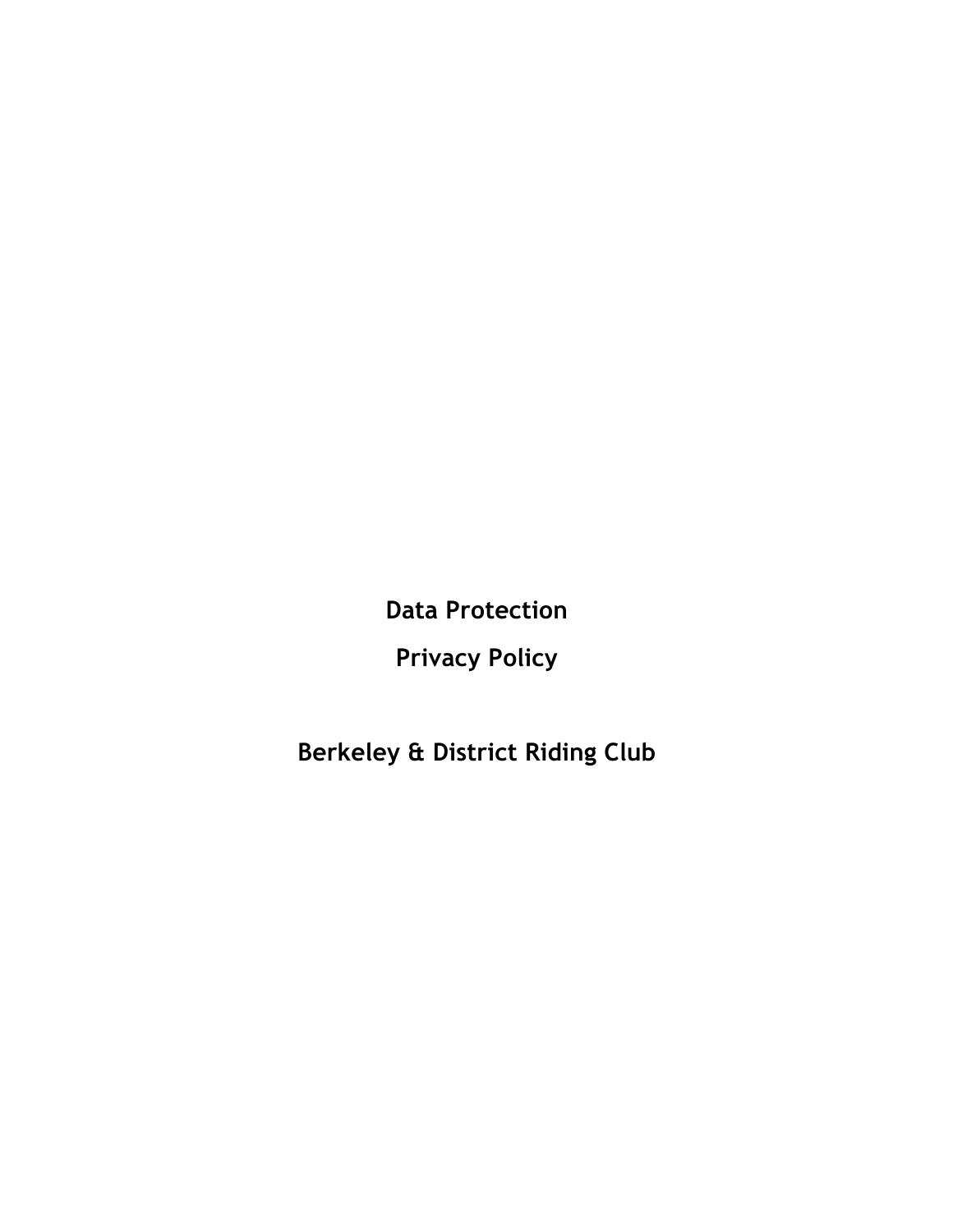# Data protection

# *Berkeley & District Riding Club ,known as 'B&DRC" is a data controller*  Keeping your personal information safe is very important to us. We are committed to complying with privacy and data protection laws and being transparent about how we process personal data.

We have policies, procedures and training in place to help our committee and volunteers understand their data protection responsibilities and follow the data protection principles.

We have a nominated member of staff who serves as our Data Protection Lead. If you have any questions regarding our Privacy Policy, please email Justine Jackmanjjackman70@gmail.com

This privacy policy relates to our use of any personal information we process about you.

# How we collect personal data

We may collect your personal data in different ways, for example:

- when you communicate with us by post, telephone, SMS, email or via our website
- from the information you provide to us when you complete the membership form, compete in area competitions or attend BDRC organised rallies/day camps

## How we use personal information

We collect and use personal information about our members solely to send on to British Riding Clubs (BRC) head office for membership purposes.

We only collect personal information that we genuinely need.

This may include:

• Contact details such as name address, email address and phone numbers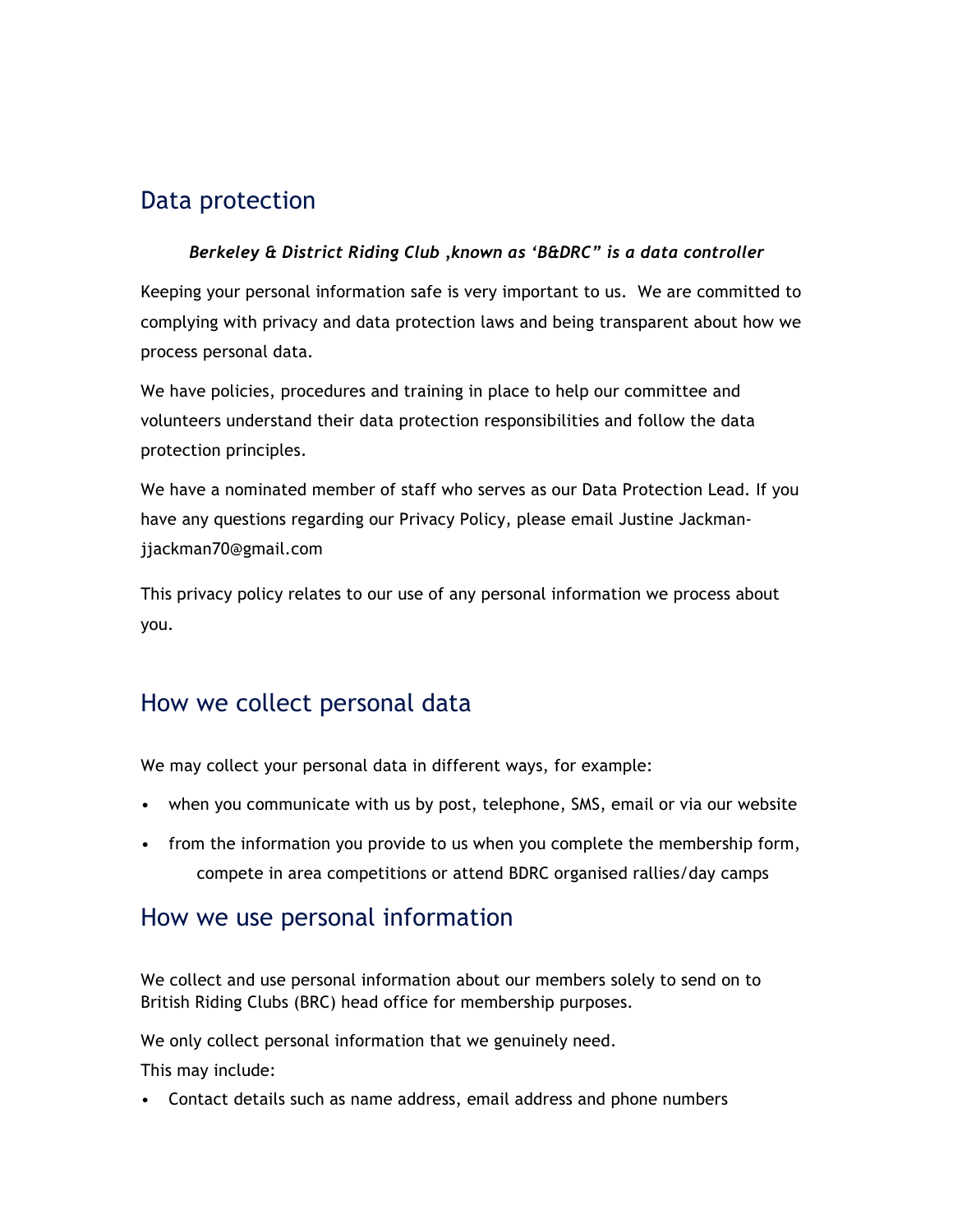- Date of birth and gender
- Dietary requirements where this is required for catering
- Name and contact details of any next of kin where you are attending an event and are riding

#### Membership applications, administration and renewals

We will use the information that you provide to us to process your membership application and renew your application if appropriate. We will email and post you information about events. You can opt out or unsubscribe from receiving this information if you wish. Our legal basis for using your personal information in this way is for the performance of a contract.

### Informing non-members about *B&DRC* events and services

If you opt in to our mailing list we will use the information that you provide to email and post you information about our events. You can opt out or unsubscribe from receiving this information at any time if you wish. Our legal basis for using your personal information in this way is consent.

### Provision of training courses to individuals

If you sign up to one of our training courses, we will use the information that you provide to us to process your registration and provide the course to you. Our legal basis for using your personal information in this way is for the performance of a contract.

#### Running events and camps

If you register for one of our events or camps, we will use your information provided to us to process your registration and enable you to attend the event or camp. This will include sharing some of your information with our volunteers that run the event or camps. It may also include collecting and sharing medical information with them if you choose to provide that to us. Our legal basis for using your personal information in this way is for the performance of a contract.

If you choose to provide us with your dietary requirements we may share them with third parties that we use to provide catering at our events.

#### Applications and provision of scholarships and bursaries

If you apply to for one of our scholarships or bursaries, we will use your information provided to us to process your application, and if appropriate, administer and manage the award. Our legal basis for using your personal information for this purpose is to fulfil our legitimate interest as an award giving organisation. This will include sharing some of your information with the respective coach/centre – as appropriate to the scholarship or bursary.

#### Dealing with complaints and appeals

If a complaint or an appeal is raised with us, we will process the personal information that is provided to us to manage and resolve the complaint or appeal. This may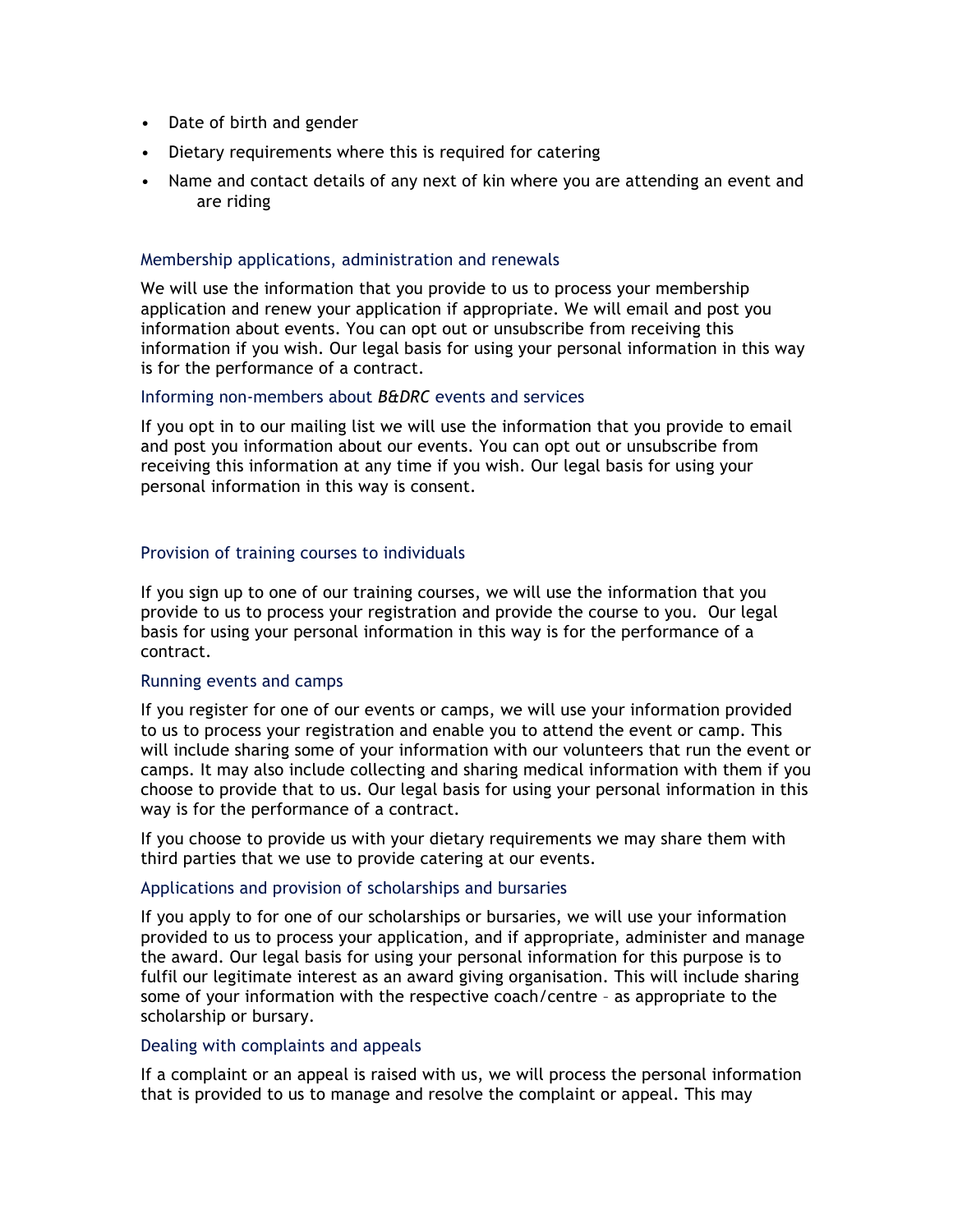include sharing relevant information with an affiliated organisation, such as The BEF or a riding club, a coach, welfare officer or other organisation, depending upon the nature of the complaint and the area it relates to. Our legal basis for using personal information for this purpose is to fulfil our legitimate interest and fulfil our objective of resolving complaints in a careful and appropriate manner.

### Undertaking safeguarding activities including DBS checks and casework

When necessary, we process relevant personal information about members, volunteers, coaches and employees for safeguarding purposes. This might include undertaking DBS and other checks to identify any criminal and other activity we need to be aware of and casework. It may be necessary to share some personal information with relevant authorities such as the police, The Safeguarding Advisory Board and an appropriate member of the respective Member Body – such as The BEF, The Pony Club or a BRC Riding Club (as appropriate to the safeguarding activity). Our legal basis for this processing is to meet our legal obligations.

### Processing expenses

We will use your personal information including your bank account details to process expense claims/reimbursements. Our legal basis for using your information for this is for the performance of a contract.

### Our legal basis for processing personal information

Our legal basis for the purposes that we process personal information is for the performance of a contract, or for our legitimate interests or consent.

We may process personal information because it is necessary for the performance of a contract to which you are a party (or to take steps at your request prior to entering a contract). For example, we may process your personal data:

- To issue or administer a membership
- To administer a training course and award a qualification
- To supply merchandise you have ordered from our online shop

We may collect and use your personal data if it is necessary for our legitimate interest and so long as its use is fair, balanced and does not unduly impact your rights.

We will ask for your consent to send you marketing emails and text messages. You can withdraw consent for this at any time.

Usually we will only process sensitive personal data if we have your explicit consent. In extreme situations, we may share your personal details with the emergency services if we believe it is in your 'vital interests' to do so. For example, if someone is taken ill during one of our events.

### Sharing personal information

We will only share your personal information where we are required to fulfil our contract with you, or legitimate interest, where we have your consent, or we are required to do so by law.

We may share your personal information with third party organisations who will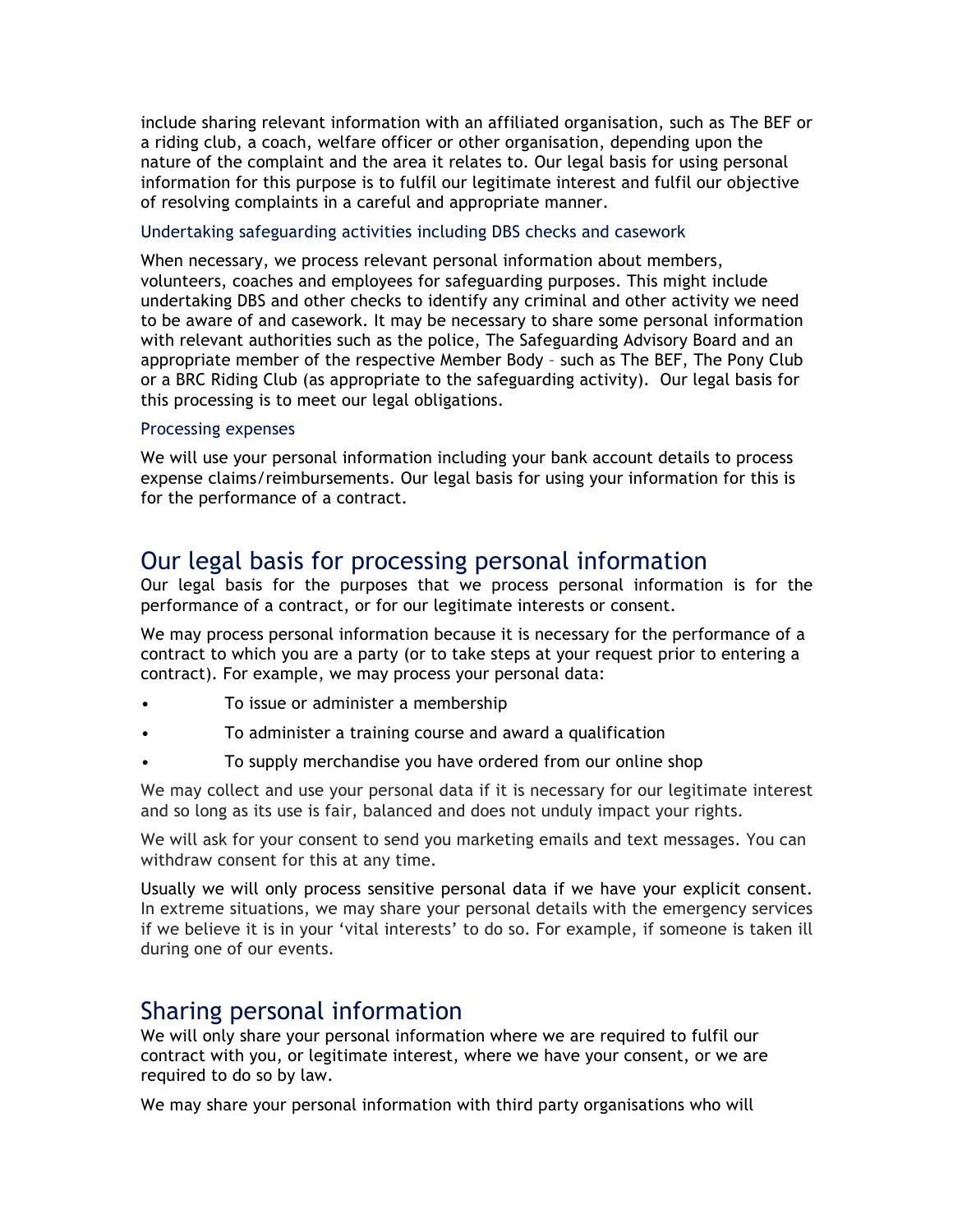process it on our behalf, for example a mailing house, our website administrator or printers.

If necessary, we may also share your information with caterers, course providers, referees, and coaches.

We may also share your information with our bank to process a payment; our professional advisers (such as our legal advisers) where it is necessary to obtain their advice; and our IT support and data storage providers.

We process employee personal information to fulfil our contracts with our employees and meet our legal obligations as an employer.

Where required, we will process personal information to comply with our legal obligations. In this respect we may use your personal data to comply with subject access requests; tax legislation; for the prevention and detection of crime; and to assist the police and other competent authorities with investigations including criminal and safeguarding investigations.

## Transferring personal data outside of the EEA

We may need to collect or send some personal information outside of the EEA, for example for horse passports. If we transfer personal information to countries or jurisdictions which do not have a similar standard of data protection law in place, we will only do so to fulfil our contract with you and we inform you in advance of the need to transfer the information. For information about international transfers of personal data, you can contact the Data Protection Lead at jjackman70@gmail.com

## Your rights

If you no longer wish to receive communications about products and services from us, please contact Shanice Walton -shanice37@hotmail.com (Membership Secretary). You can also unsubscribe at any time to emails that we may send to you about the products and services that we think will be of interest to you.

You also have the right to:

- Request a copy of the information we hold about you. Requests should be addressed to Shanice Walton - shanice37@hotmail.com We will respond within 30 days of receiving your written request.
- Tell us to change or correct your personal information if it is incomplete or inaccurate. Please contact us at shanice37@hotmail.com
- Ask us to restrict our processing of your personal data or to delete your personal data if there is no compelling reason for us to continue using or holding this information. Please contact us at Justine Jackman jjackman70@gmail.com
- Receive from us the personal information we hold about you which you have provided to us, in a reasonable format specified by you, so that you can send it to another organisation. Please contact us at jjackman70@gmail.com
- Object, on grounds relating to your specific situation, to any of our processing activities where you feel this has a disproportionate impact on you. Please contact us at jjackman70@gmail.com